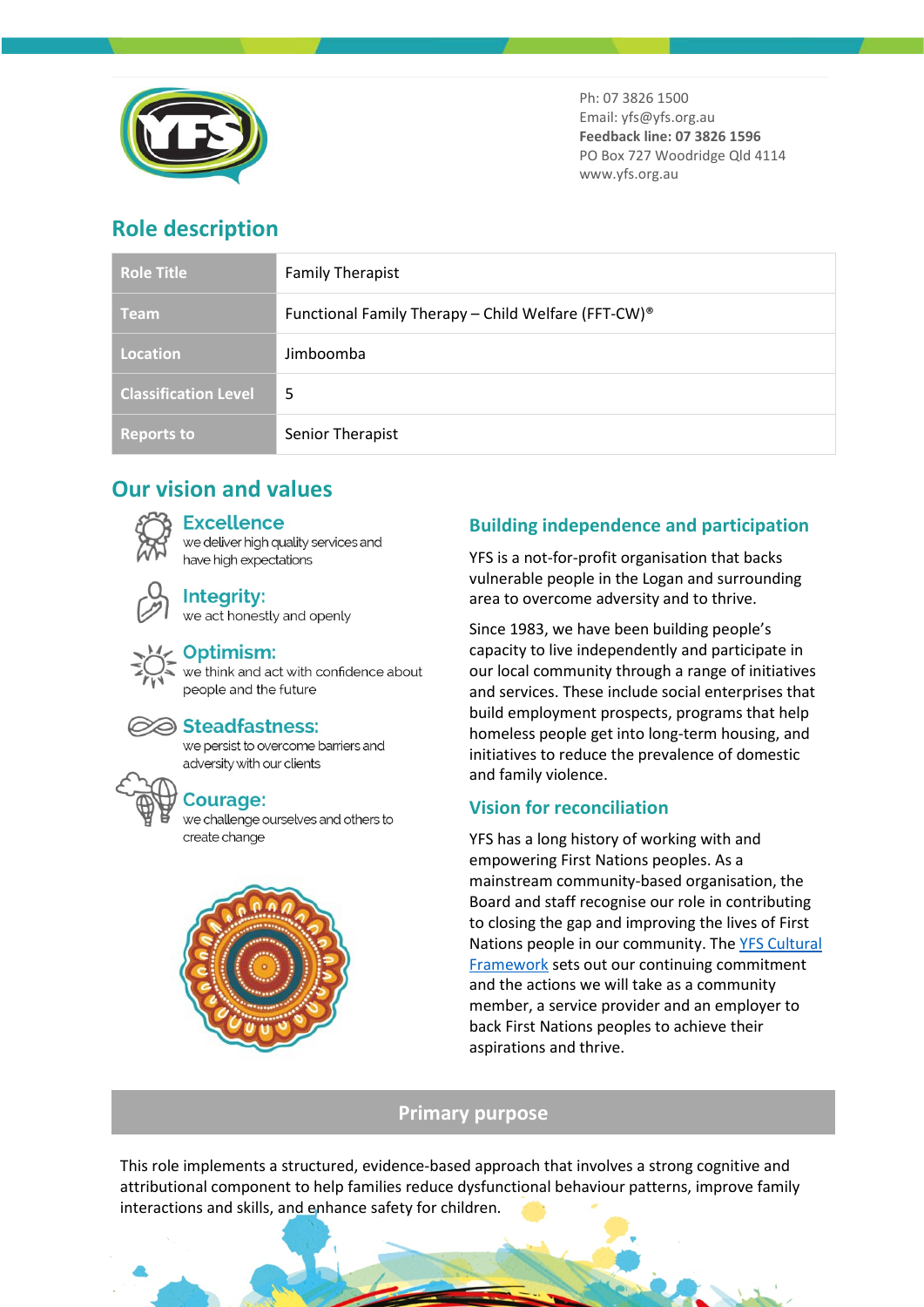#### **Service delivery**

- Adhere to the FFT-CW model (with the support of Senior Family Therapist, Client Service Manager and Functional Family Therapy Consultants) and operate within a prescribed practice approach, including actively engaging in supervisory protocols that build skills, competence and confidence in delivering the treatment standards and practices of the FFT-CW.
- Provide family therapy using the FFT-CW human resources model to approximately eight families who are at risk of statutory intervention in the child safety system.
- Work with families, in their homes, to engage them in the process, motivate them to participate, assess relationships and implement behaviour change therapies.
- Conduct assessments, including reviews of referral information, identifying systemic risks and protective factors, and developing phase plans for families. This may include the development of safety plans.
- **Provide different therapeutic behaviour change techniques and FFT-CW modules with families,** (e.g. cognitive behavioural strategies, emotional regulation, psychological strategies to manage mood, substance abuse and parenting strategies), matched to families' specific needs.
- Actively participate in structured training and supervision (sessions will include reflecting on interactions with families using audio recording), including weekly peer supervision and individual supervision.
- Maintain accurate records associated with families and ensure that relevant interactions are documented in case notes and provide ongoing case studies, as per organisational policy and program requirements.
- Collate and update data systems and databases, ensuring accuracy and maintaining appropriate office management systems (electronic and manual), including filing and quality assurance document control systems.
- Administer brokerage funds in accordance with YFS and funder principles and guidelines, and enable the purchase of services and resources considered essential to achieve client outcomes.
- **Contribute to a positive, innovative and inclusive workplace culture and participate in program** planning, review, and improvement processes and celebrations.
- Contribute to achievement of YFS Strategic Plan.

#### **External relationships**

- Build and foster collaborative partnerships with other agencies and stakeholders to provide and maintain effective, accountable services for clients, and to report on developments.
- Build a network of contacts in other relevant organisations and ensure YFS's image and reputation is maintained.
- Understand significant team and organisation external stakeholder relationships.

#### **Leadership and values**

- Apply YFS values, ethics, policies and procedures in all work practices. Contribute to the resolution of work-related matters by being honest, approachable and responsive.
- Show self-awareness, resilience and an understanding of leadership expectations and the boundaries of the role.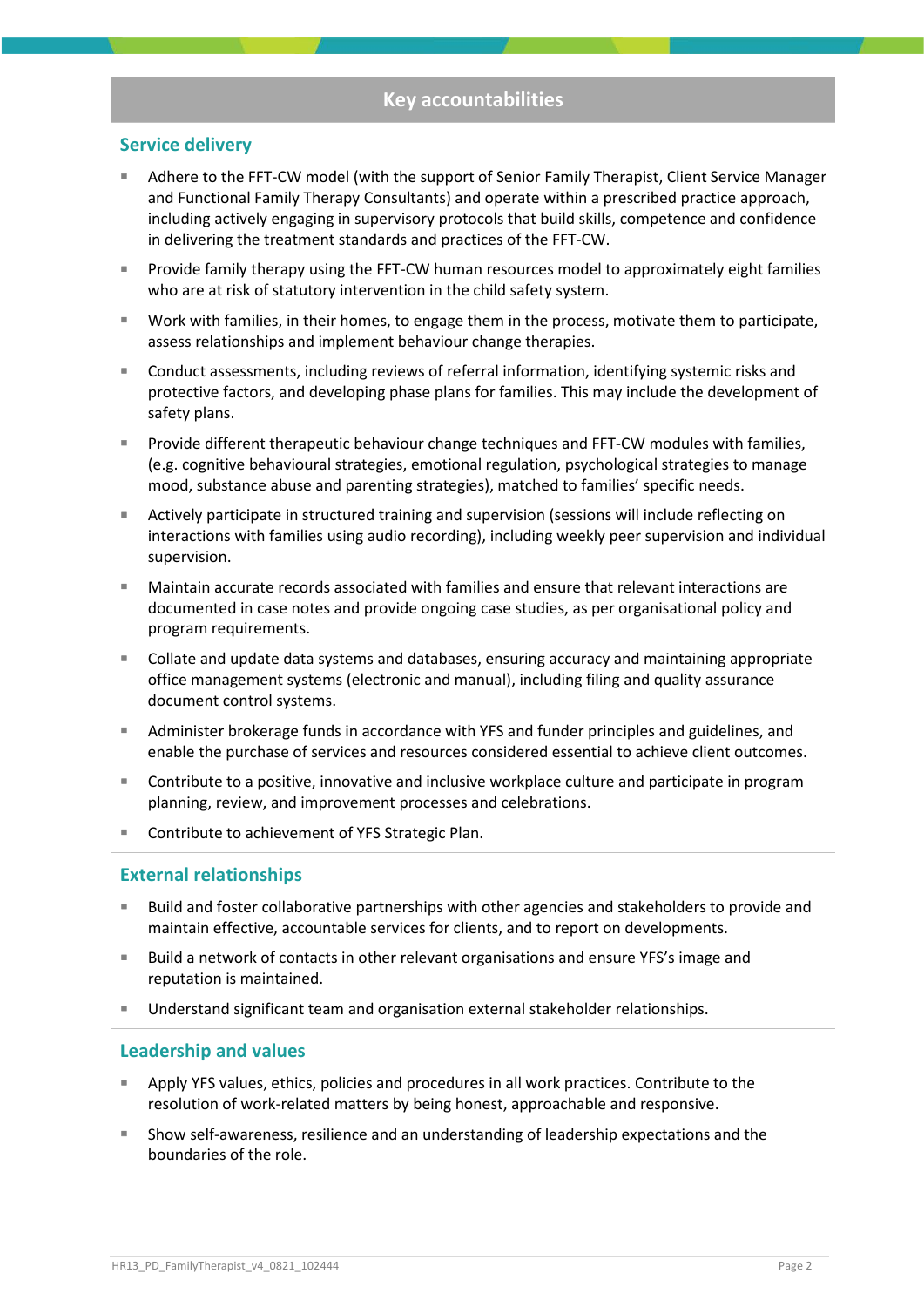### **Teamwork and collaboration**

- Contribute to the development of a cohesive team by participating in meetings, scheduled activities and team processes. Share information, communicate and present ideas in team meetings.
- Work with other team members to implement new and/or adapt existing work methods to improve service delivery. Identify and respond to changing needs of clients and/or YFS.
- Plan and schedule work independently.
- Monitor progress against work plans and required outcomes.

#### **Professional accountability**

- Use YFS and partner information and resources accountably.
- Undertake work in accordance with team standards and YFS policies, protocols, and procedures, including workplace health and safety, risk management, and relevant legislative requirements
- Recommend changes to procedures and quality standards that may impact across other work areas.

#### **Problem solving and decision making**

 Identify and resolve problems, and contribute to improving working processes and procedures to improve service delivery to clients.

#### **Administration**

 Enter data, maintain records and complete documents in line with YFS document management and record keeping procedures.

#### **Cultural respect**

- Acknowledge the history and ongoing impacts that Aboriginal and Torres Strait Islander people experience.
- Deliver services that are person and community centred for Aboriginal and Torres Strait Islanders and people from diverse cultural backgrounds.

#### **Relevant skills, knowledge and experience**

#### **Experience and qualifications**

- Relevant tertiary qualifications in psychology, social work, Aboriginal health or community welfare, or Master of Counselling are essential, registration with PACFA, AASW, ACWA, ACA, or psychological equivalent (APHRA), are essential.
- Post-graduate training and/or experience in relevant child, adolescent and family clinical practice, family therapy and systemic thinking is desirable.

#### **Knowledge and experience specific to the role**

- Knowledge of family systems theory and application.
- **Provide cognitive-behavioural therapy alongside a range of other evidence-based therapeutic** skills, tools and techniques.
- Knowledge and skills in ensuring the health and protection of children and young people. Knowledge of the Child Protection system, sector, principles and practices and Out-Of-Home Care system, standards and practices.